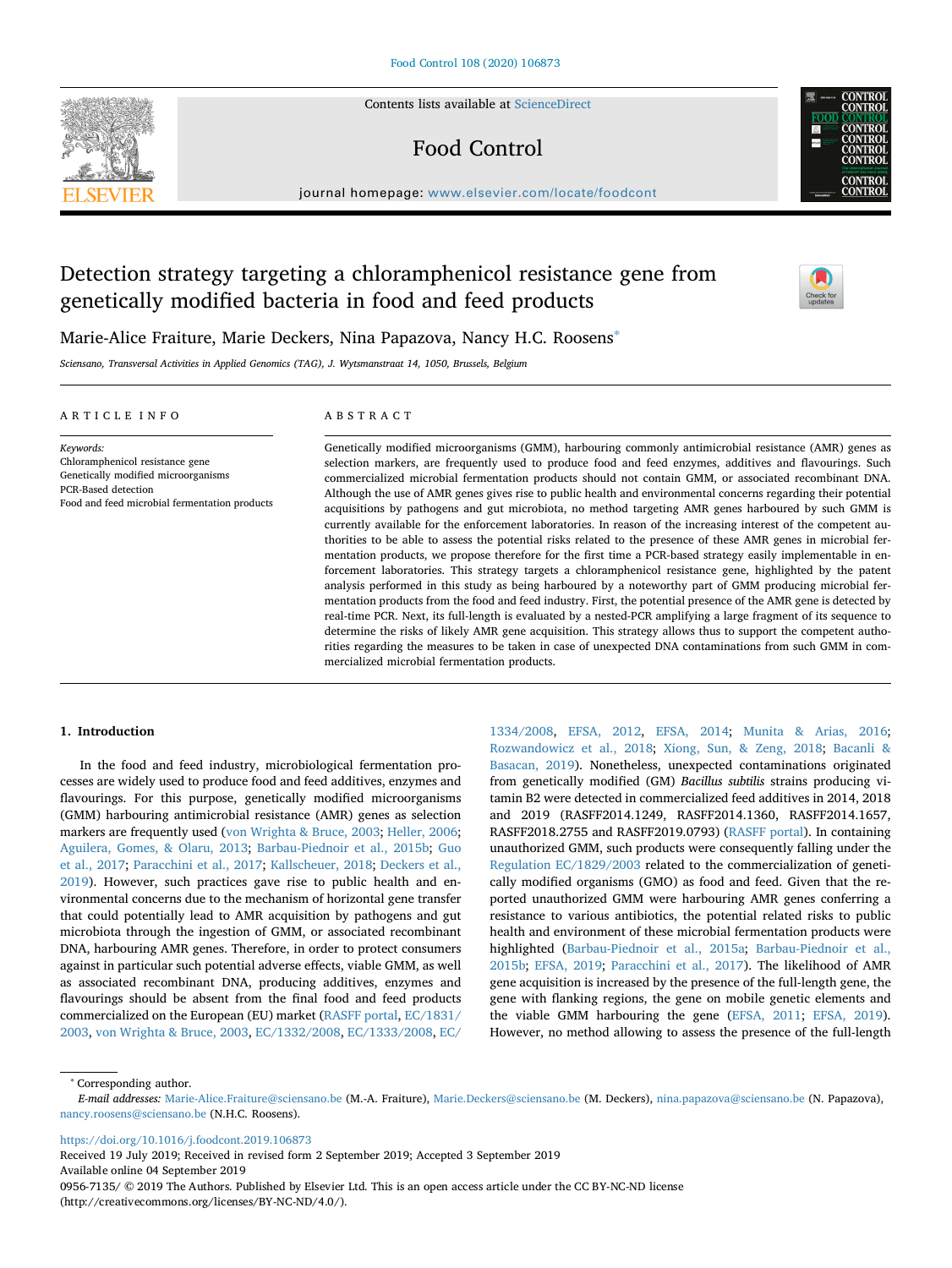of AMR genes harboured by GMM is currently available to the enforcement laboratories. Indeed, only short DNA fragments of interest are generally targeted by enforcement laboratories using the real-time PCR technology. For example, the event-specific real-time PCR 558 method, previously developed to detect the presence of the GM *B. subtilis* RASFF2014.1249 strain, covers 76 bp of the junction between the *B. subtilis recA* gene and the chloramphenicol acetyl-transferase (*cat*) gene [\(EFSA, 2011,](#page-6-8) [Barbau-Piednoir et al., 2015a](#page-6-6); [Barbau-Piednoir](#page-6-1) [et al., 2015b](#page-6-1); [Paracchini et al., 2017](#page-7-3); [EFSA, 2019\)](#page-6-7). A positive signal obtained via the real-time PCR technology is thus compatible with the presence of the full-length cat gene but is not able to prove it. Consequently, this crucial issue hinders the competent authorities, despite their strong interest, to conclude about the potential risks of likely AMR gene acquisition [\(EFSA, 2011,](#page-6-8) [Barbau-Piednoir et al., 2015a;](#page-6-6) [Barbau-](#page-6-1)[Piednoir et al., 2015b](#page-6-1); [Paracchini et al., 2017;](#page-7-3) [EFSA, 2019\)](#page-6-7).

Among AMR genes used, chloramphenicol resistance (CmR) genes represent an interesting discriminative marker to target microbial fermentation products-producing GMM because only few bacterial strains are naturally harbouring it ([Nawaz et al., 2019](#page-7-14); [Schwarz, Kehrenberg,](#page-7-15) [Doublet, & Cloeckaert, 2004;](#page-7-15) [Yan & Fong, 2017](#page-7-16)). Surprisingly, although the chloramphenicol antibiotic has been banned in food-producing animals as well as in other food products on the EU market in reason of its toxicity for humans at any dose, the unexpected presence of this antibiotic has previously been reported several times in microbial

fermentation products (Supplementary file 1, [RASFF protal](#page-7-5), [Hanekamp,](#page-7-17) [Frapporti, & Olieman, 2003;](#page-7-17) [EFSA, 2014](#page-6-4)). All these notifications are thus strongly supporting the likely use of the chloramphenicol antibiotic to select food and feed additives, enzymes and flavourings-producing GMM carrying CmR genes. However, apart from this indirect evidence, no clear estimation of the occurrence regarding the use of such GMM harbouring CmR genes in the food and feed industry is currently available, mainly due to the confidentially of the corresponding GMM dossiers.

In the present study, in order to verify this hypothesis by evidencebased, publicly available patents on microbial fermentation productsproducing GM bacteria harbouring CmR genes were collected and analysed. Moreover, we developed a PCR-based strategy composed of two main successive steps targeting a frequently used CmR gene. More precisely, the potential presence of this AMR gene is first screened using a real-time PCR method [\(Turgeon, Laflamme, Ho, & Duchaine, 2008](#page-7-18)). In case a positive real-time PCR signal is obtained, the presence of the full-length of this AMR gene is then evaluated by a nested-PCR developed in this study to amplify a large fragment of its sequence. In order to be suitable for enforcement laboratories, the performance of the proposed strategy was successfully assessed regarding its specificity, sensitivity and applicability. The data generated by the proposed PCRbased strategy allow thus for the first time to support the competent authorities for the decisions to be taken regarding the level of risks

<span id="page-1-0"></span>**Table 1**

**List of wild-type microorganisms used for the specificity assessment of the real-time PCR and nested-PCR methods targeting the** *cat* **gene (GenBank:** [NC\\_](http://www.ncbi.nlm.nih.gov/entrez/query.fcgi?cmd=search&db=nucleotide&doptcmdl=genbank&term=NC_002013.1) [002013.1](http://www.ncbi.nlm.nih.gov/entrez/query.fcgi?cmd=search&db=nucleotide&doptcmdl=genbank&term=NC_002013.1)**).** The presence and absence of amplification of the targeted *cat* gene are respectively symbolized by "+" and "-". The GM *Bacillus subtilis* (RASFF2014.1249) strain was used as the positive control. For each result, the experiment was carried out in quadruplicate for the real-time PCR and in duplicate for the nested PCR.

| Kingdom | Genus           | Species                   | Strain number      | Real-time PCR | Nested-PCR |
|---------|-----------------|---------------------------|--------------------|---------------|------------|
| Fungi   | Aspergillus     | acidus                    | <b>IHEM 26285</b>  |               |            |
|         | Aspergillus     | aculeatus                 | <b>IHEM 05796</b>  |               |            |
|         | Aspergillus     | fijiensis                 | <b>IHEM 22812</b>  |               |            |
|         | Aspergillus     | melleus                   | <b>IHEM 25956</b>  |               |            |
|         | Aspergillus     | niger                     | <b>IHEM 25485</b>  |               |            |
|         | Aspergillus     | oryzae                    | <b>IHEM 25836</b>  |               |            |
|         | <b>Boletus</b>  | edulis                    | <b>MUCL 043104</b> |               |            |
|         | Candida         | cylindracea               | MUCL 041387        |               |            |
|         | Candida         | rugosa                    | <b>IHEM 01894</b>  |               |            |
|         | Chaetomium      | gracile                   | <b>MUCL 053569</b> |               |            |
|         | Cryphonectria   | parasitica                | <b>MUCL 007956</b> |               |            |
|         | Disporotrichum  | dimorphosporum            | MUCL 019341        |               |            |
|         | Fusarium        | venenatum                 | <b>MUCL 055417</b> |               |            |
|         | Hansenula       | polymorpha                | MUCL 027761        |               |            |
|         | Humicola        | insolens                  | <b>MUCL 015010</b> |               |            |
|         | Kluyveromyces   | lactis                    | <b>IHEM 02051</b>  |               |            |
|         | Leptographium   | procerum                  | <b>MUCL 008094</b> |               |            |
|         | Mucor           | javanicus                 | <b>IHEM 05212</b>  |               |            |
|         | Penicillium     | camemberti                | <b>IHEM 06648</b>  |               |            |
|         | Penicillium     | chrysogenum               | <b>IHEM 03414</b>  |               |            |
|         | Penicillium     | citrinium                 | <b>IHEM 26159</b>  |               |            |
|         | Penicillium     | decumbens                 | <b>IHEM 05935</b>  |               |            |
|         | Penicillium     | funiculosum               | <b>MUCL 014091</b> |               |            |
|         | Penicillium     | multicolor                | CBS 501.73         |               |            |
|         | Penicillium     | roqueforti                | <b>IHEM 20176</b>  |               |            |
|         | Pichia          | pastori                   | <b>MUCL 027793</b> |               |            |
|         | Rhizomucor      | miehei                    | <b>IHEM 26897</b>  |               |            |
|         | Rhizopus        | niveus                    | ATCC 200757        |               |            |
|         | Rhizopus        | oryzae                    | <b>IHEM 26078</b>  |               |            |
|         | Saccharomyces   | cerevisiae                | <b>IHEM 25104</b>  |               |            |
|         | Sporobolomyces  | singularis                | MUCL 027849        |               |            |
|         | Talaromyces     | cellulolyticus/pinophilus | <b>IHEM 16004</b>  |               |            |
|         | Talaromyces     | emersonii                 | <b>DSM 2432</b>    |               |            |
|         | <b>Trametes</b> | hirsuta                   | <b>MUCL 030869</b> |               |            |
|         | Trichoderma     | citrinoviride             | <b>IHEM 25858</b>  |               |            |
|         | Trichoderma     | longibrachiatum           | <b>IHEM 00935</b>  |               |            |
|         | Trichoderma     | reesei                    | <b>IHEM 05651</b>  |               |            |
|         | Trichoderma     | viride                    | <b>IHEM 04146</b>  |               |            |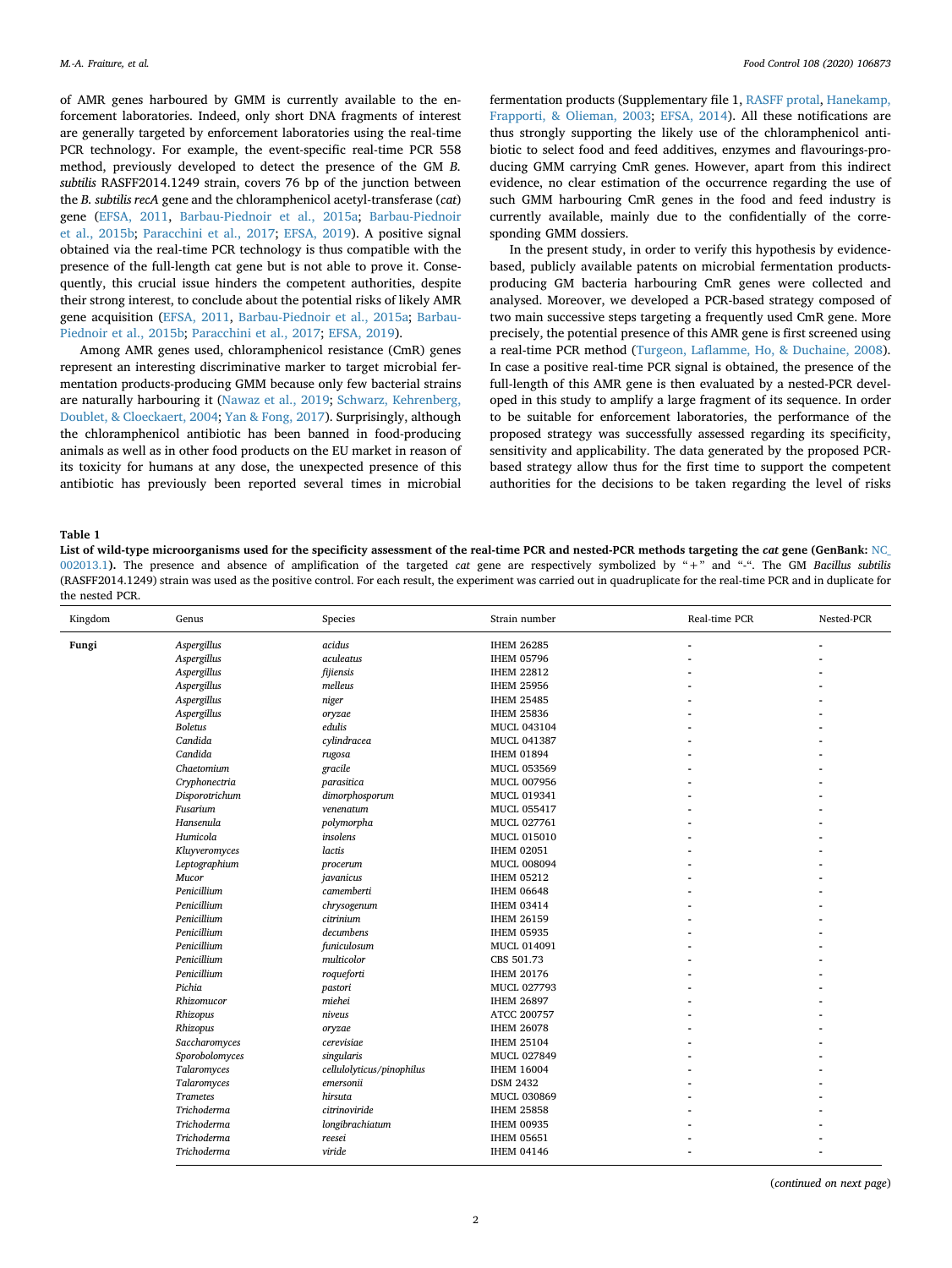| M.-A. Fraiture, et al. |  |  |
|------------------------|--|--|
|                        |  |  |

#### **Table 1** (*continued*)

| Kingdom  | Genus               | Species            | Strain number           | Real-time PCR | Nested-PCR |
|----------|---------------------|--------------------|-------------------------|---------------|------------|
| Bacteria | Arthrobacter        | ramosus            | LMG 17309               |               |            |
|          | <b>Bacillus</b>     | amyloliquefaciens  | <b>LMG 9814</b>         |               |            |
|          | <b>Bacillus</b>     | brevis             | <b>LMG 7123</b>         |               |            |
|          | <b>Bacillus</b>     | cereus             | <b>ATCC 14579</b>       |               |            |
|          | <b>Bacillus</b>     | circulans          | <b>LMG 6926T</b>        |               |            |
|          | <b>Bacillus</b>     | coagulans          | LMG 6326                |               |            |
|          | <b>Bacillus</b>     | firmus             | <b>LMG 7125</b>         |               |            |
|          | <b>Bacillus</b>     | flexus             | LMG 11155               |               |            |
|          | <b>Bacillus</b>     | lentus             | <b>TIAC 101</b>         |               |            |
|          | <b>Bacillus</b>     | licheniformis      | <b>LMG 6933T</b>        |               |            |
|          | <b>Bacillus</b>     | megaterium         | <b>LMG 7127</b>         |               |            |
|          | <b>Bacillus</b>     | pumilus            | <b>DSMZ 1794</b>        |               |            |
|          | <b>Bacillus</b>     | smithii            | LMG 6327                |               |            |
|          | <b>Bacillus</b>     | subtillis          | LMG 7135 T              |               |            |
|          | <b>Bacillus</b>     | subtillis          | W04-510                 |               |            |
|          | <b>Bacillus</b>     | subtillis          | E07-505                 |               |            |
|          | <b>Bacillus</b>     | subtillis          | S10005                  | a             |            |
|          | <b>Bacillus</b>     | subtillis          | <b>SUB033</b>           |               |            |
|          | <b>Bacillus</b>     | subtillis          | <b>BNB54</b>            |               |            |
|          | <b>Bacillus</b>     | subtilis           | GMM from RASFF2014.1249 | $^{+}$        | $^{+}$     |
|          | Cellulosimicrobium  | cellulans          | LMG 16121               |               |            |
|          | Corynebacterium     | glutamicum         | LMG 3652                |               |            |
|          | Enterococcus        | faecium            | <b>LMG 9430</b>         |               |            |
|          | Escherichia         | coli               | <b>LMG2092T</b>         |               |            |
|          | Geobacillus         | caldoproteolyticus | DSM 15730               |               |            |
|          | Geobacillus         | pallidus           | LMG 11159T              |               |            |
|          | Geobacillus         | stearothermophilus | <b>LMG 6939T</b>        |               |            |
|          | Klebsiella          | pneumoniae         | <b>LMG 3113T</b>        |               |            |
|          | Lactobacillus       | casei              | <b>LMG 6904</b>         |               |            |
|          | Lactobacillus       | fermentum          | LMG 6902                |               |            |
|          | Lactobacillus       | plantarum          | <b>LMG 9208</b>         |               |            |
|          | Lactobacillus       | rhamnosus          | <b>LMG 18030</b>        |               |            |
|          | Lactococcus         | lactis             | <b>LMG 6890T</b>        |               |            |
|          | Leuconostoc         | citreum            | <b>LMG 9824</b>         |               |            |
|          | Microbacterium      | imperiale          | LMG 20190               |               |            |
|          | Paenibacillus       | alginolyticus      | LMG 18723               |               |            |
|          | Paenibacillus       | macerans           | LMG 6324                |               |            |
|          | Protaminobacter     | rubrum             | CBS 574.77              |               |            |
|          | Pseudomonas         | amyloderamosa      | ATCC-21262              |               |            |
|          | Pseudomonas         | fluorescens        | LMG1794T                |               |            |
|          | Pullulanibacillus   | naganoensis        | LMG 12887               |               |            |
|          | Streptomyces        | aureofaciens       | <b>LMG 5968</b>         |               |            |
|          | Streptomyces        | mobaraensis        | <b>DSM 40847</b>        |               |            |
|          | Streptomyces        | murinus            | LMG 10475               |               |            |
|          | Streptomyces        | netropsis          | <b>LMG 5977</b>         |               |            |
|          | Streptomyces        | rubiginosus        | LMG20268                |               |            |
|          | Streptomyces        | violaceoruber      | <b>LMG 7183</b>         |               |            |
|          | Streptoverticillium | mobaraense         | CBS 199.75              |               |            |
|          |                     |                    |                         |               |            |

<span id="page-2-0"></span><sup>a</sup> One of the four real-time PCR replicates presented a very late signal ( $C_q$ : 40).

associated with the potential AMR gene acquisition in case of unexpected DNA contaminations from additives, enzymes and flavourings-producing GMM in commercialized food and feed products.

#### **2. Materials and methods**

# *2.1. Patent inventory and related analysis*

All GM bacterial species used for the production of food and feed additive, enzyme and flavouring products mentioned in [EFSA \(2018b\)](#page-6-9) were identified. For the most frequently used GM bacterial species (being *B. subtilis* and *B. licheniformis*), related patents were inventoried using the "lens.org" database [\(https://www.lens.org/lens/\)](https://www.lens.org/lens/) with the following query: title:"X" AND abstract:"Y″, where X is the bacterial species and Y is the additive/enzyme/flavouring product (Supplementary file 2). Based on the generated list of patents, the patents and associated patents (family documents) reporting the use of GM *B. subtilis* and GM *B. licheniformis* producing microbial fermentation products were collected and analysed (Supplementary file 2).

For the analysis of the collected CmR gene sequences from plasmids

3

mentioned in the inventoried patents, the CLC Genomics Workbench (Qiagen) and the NCBI database (Refseq\_genomic) were used (Supplementary files 2 and 4).

# *2.2. Materials*

Eighty-five wild-type microbial strains, including bacteria and fungi, corresponding to the majority of microorganisms mentioned in [EFSA \(2018b\)](#page-6-9), reporting their use in the food and feed industry to produce food and feed additives, enzymes and flavourings, are indicated in [Table 1](#page-1-0) ([EFSA \(2018b\)](#page-6-9); [Deckers, et al., 2019](#page-6-2)). These microbial strains were collected from Sciensano, the Belgian co-ordinated collections of micro-organisms (BCCM), the Research Institute for Agriculture, Fisheries and Food (ILVO), and the Deutsche Sammlung von Mikroorganismen und Zellkulturen GmbH (DSMZ). The GM *B. subtilis* RASFF2014.1249 strain [\(Tables 1 and 2\)](#page-1-0), described in [Barbau-](#page-6-6)[Piednoir et al. \(2015a\),](#page-6-6) [Barbau-Piednoir et al. \(2015b\)](#page-6-1) and [Paracchini](#page-7-3) [et al. \(2017\)](#page-7-3), was collected from Sciensano. All microbial strains were cultured according to the collection recommendations on specific growth media and at optimal temperature.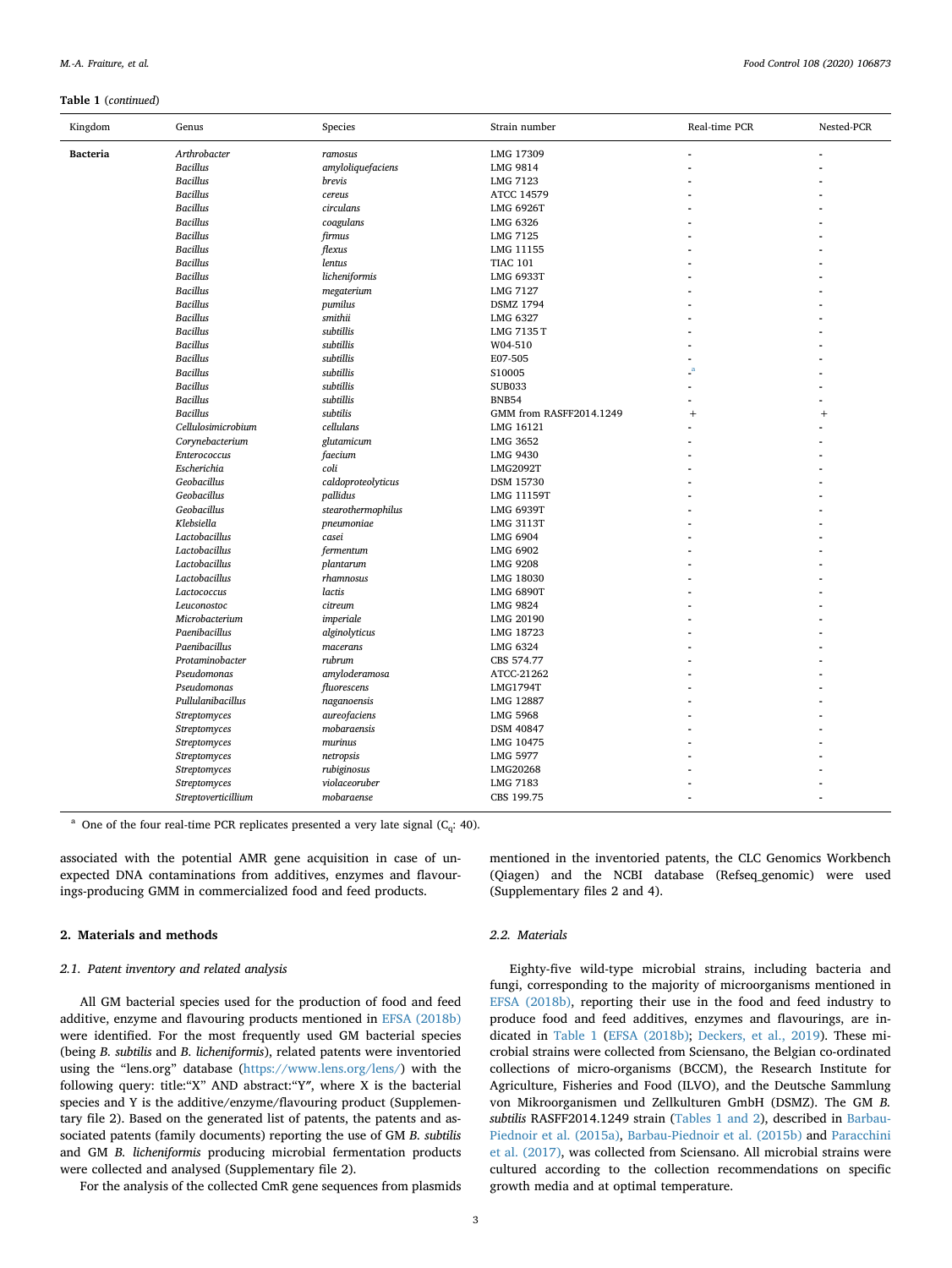Among the tested commercialized samples containing an unauthorized GMM or associated recombinant DNA, two vitamin B2 feed additive matrices sampled in 2016 and 2018 (RASFF2018.2755) on the Belgian market by the Belgian Federal Agency for the Safety of the Food Chain (FASFC) as well as one vitamin B2 feed additive matrix sampled in 2014 (RASFF2014.1249) on the French market by the French competent authorities were selected ([Table 3](#page-3-0)). In addition, a vitamin B2 feed additive matrix sampled in 2017 on the Belgian market by FASFC was used as negative control.

### *2.3. DNA extraction, concentration and purity*

DNA from the GM *B. subtilis* RASFF2014.1249 strain was extracted from a bacterial liquid culture using the NucleoSpin® Food kit (MAC-HEREY-NAGEL), according to the manufacturer instructions. DNA from wild-type microorganism strains were extracted as mentioned in [Deckers et al. \(2019\).](#page-6-2) For each of these microbial strains, 200 mg of a fresh culture were used. The DNA extraction step from wild-type microbial strains was performed independently to the GM microbial strain. DNA from the four commercialized feed additive matrices was extracted using a CTAB-based procedure ([International Standard ISO](#page-7-19) [21571, 2005](#page-7-19)). For each of these commercialized samples, 1 g of the feed additive matrix was used. DNA concentration was measured by spectrophotometry using Nanodrop® 2000 (ThermoFisher) and DNA purity was evaluated using the A260/A280 and A260/A230 ratios.

#### *2.4. Nested-PCR method targeting the cat gene*

Each PCR assay was applied on a standard 25 μl reaction volume containing 1X Green DreamTaq PCR Master Mix (ThermoFisher Scientific), 400 nM of each primer (Eurogentec) and 5 μl of DNA. First, the majority of the AMR gene sequence is amplified using the couple of primers cat-F1/R1. A 1:100 dilution of the generated PCR product is then submitted to a nested-PCR using the couple of primers cat-F2/R2 in order to increase the specific amplicon yield ([Fig. 2\)](#page-5-0). The primers were designed in this study using "Primer3" on the *cat* gene with the NCBI accession number NC\_002013.1. The PCR program consisted of a single cycle of 1 min at 95 °C (initial denaturation) followed by 35 amplification cycles of 30 s at 95 °C (denaturation), 30 s at 60 °C (annealing) and 1 min at 72 °C (extension) and finishing by a single cycle of 5 min at 72 °C (final extension). The run was performed on a Swift MaxPro Thermal Cycler (Esco). For each assay, a "No Template Control" (NTC) was included. The PCR products were visualized by electrophoresis using the Tapestation 4200 device with the associated D1000 Screen Tape and reagents (Agilent) (Supplementary files 3,5–6). The sequencing of the PCR products, earlier purified using USB ExoSAP-IT PCR Product Cleanup (Affymetrix) according to the manufacturer

#### <span id="page-3-1"></span>**Table 2**

**Sensitivity assessment of the proposed strategy targeting the** *cat* **gene (GenBank:** [NC\\_002013.1](http://www.ncbi.nlm.nih.gov/entrez/query.fcgi?cmd=search&db=nucleotide&doptcmdl=genbank&term=NC_002013.1)**).** For each real-time PCR and nested-PCR result, the experiment was carried out in duplicate. The observation of a PCR amplification is symbolized by "+"  $(2/2)$ , "+/-"  $(1/2)$  or "-"  $(0/2)$ . For each tested DNA amount from GM *Bacillus subtilis* RASFF2014.1249 strain, the corresponding estimated full genome copy number is indicated. For real-time PCR results, the means of the observed  $\mathrm{C_q}$  are indicated under brackets.

| DNA amount (ng) | Estimated full genome copy<br>number | Real-time<br><b>PCR</b>     | Nested-PCR |
|-----------------|--------------------------------------|-----------------------------|------------|
| 25              | 5,500,000                            | $+$ (C <sub>a</sub> : 16.6) | $\ddot{}$  |
| 0.25            | 55,000                               | $+$ (C <sub>o</sub> : 23.6) | $^{+}$     |
| 0.0025          | 550                                  | $+$ (C <sub>o</sub> : 31.3) | $^{+}$     |
| 0.00025         | 55                                   | $+$ (C <sub>o</sub> : 34.2) | $^{+}$     |
| 0.00005         | 11                                   | $+$ (C <sub>a</sub> : 36.9) | $^{+}$     |
| 0.000025        | 5                                    | $+$ (C <sub>0</sub> : 37.4) | $+/-$      |
| 0.0000025       |                                      |                             |            |
| 0               | $\Omega$                             |                             |            |

#### <span id="page-3-0"></span>**Table 3**

**Applicability assessment of the proposed strategy targeting the** *cat* **gene (GenBank:** [NC\\_002013.1](http://www.ncbi.nlm.nih.gov/entrez/query.fcgi?cmd=search&db=nucleotide&doptcmdl=genbank&term=NC_002013.1)**) using real-life samples.** Each sample was tested at10 ng with the real-time PCR 558 and *cat* markers as well as with the *cat* nested-PCR method. The presence or absence of PCR amplification is respectively symbolized by "+" or "-". The feed additive sample collected in 2017 was used as negative control.

| Real-life samples                     | Real-time PCR |     | Nested-PCR |
|---------------------------------------|---------------|-----|------------|
|                                       | 558           | cat | cat        |
| Feed additive - 2018 (RASFF2018.2755) | ÷             |     |            |
| Feed additive - 2017                  |               |     |            |
| Feed additive - 2016                  | $^{+}$        |     |            |
| Feed additive - 2014 (RASFF2014.1249) | $^+$          |     |            |

instructions, was performed on a Genetic Sequencer 3130XL using the Big Dye Terminator Kit v3.1 (Applied Biosystems). The generated sequences were analysed using CLC Genomics Workbench (Qiagen) (Supplementary file 7).

For the specificity assessment, the developed PCR method was applied in duplicate on eighty-five different wild-type strains of microorganisms, including bacteria and fungi, at a DNA amount of 10 ng. As positive control, 10 ng of DNA from the GM *B. subtilis* RASFF2014.1249 strain was also tested ([Table 1](#page-1-0), Supplementary file 3).

The sensitivity assessment was performed using the GM *B. subtilis* RASFF2014.1249 strain at different estimated full genome copy numbers (55  $\times$  10<sup>5</sup>, 55  $\times$  10<sup>3</sup>, 550, 55, 11, 5, 1 and 0). Each sample was tested in duplicate. The calculation of the estimated full genome copy number was based on the NCBI reported genome size of *B. subtilis* (4,214,810 bp) and the formula mentioned in [Barbau-Piednoir et al.](#page-6-1) [\(2015b\)](#page-6-1) ([Table 2](#page-3-1), Supplementary files 5).

The applicability assessment was performed using commercialized vitamin B2 feed additive matrices at a DNA amount of 10 ng ([Table 3](#page-3-0), Supplementary files 6–7).

#### *2.5. Real-time PCR assays*

The TaqMan® real-time PCR cat marker, targeting the *cat* gene, as describe in [Turgeon et al. \(2008\)](#page-7-18), was applied in quadruplicate on all microbial strains mentioned in [Table 1](#page-1-0) at a DNA amount of 10 ng. This TaqMan® real-time PCR cat marker was also applied in duplicate on DNA from the GM *B. subtilis* strain 2014–3557 at different estimated full genome copy numbers  $(55 \times 10^5, 55 \times 10^3, 550, 55, 11, 5, 1$  and 0) ([Fig. 2](#page-5-0), [Table 2\)](#page-3-1). The TaqMan® real-time PCR 558 marker, targeting the integration site of the *cat* gene in the GM *B. subtilis* isolate e871, as described by [Paracchini et al. \(2017\),](#page-7-3) and the TaqMan® real-time PCR cat marker were applied in duplicate on commercialized feed additive matrices at a DNA amount of 10 ng ([Fig. 2,](#page-5-0) [Table 3](#page-3-0)). All runs were performed on an a CFX96 Touch Real-Time PCR Detection System (BioRad). For each assay, a NTC was included.

# **3. Results and discussion**

# *3.1. Occurrence of CmR genes in GM bacteria producing food and feed microbial fermentation products*

Based on [EFSA \(2018b\)](#page-6-9) reporting the microorganisms used in the food and feed industry to produce food and feed additives, enzymes and flavourings, 37 GM bacterial strains used for the production of food and feed additives, enzymes and flavourings were inventoried. These GM bacterial strains were identified as belonging to the following bacterial species: *B. licheniformis* (45.9%), *B. subtilis* (29.7%), *Escherichia coli* (8.1%), *Streptomyces violaceorube*r (8.1%), *Corynebacterium glutamicum* (2.7%), *B. amyloliquefaciens* (2.7%) and *Pseudomonas fluorescens* (2.7%). For the most frequent GM bacterial strains, belonging to the *B.*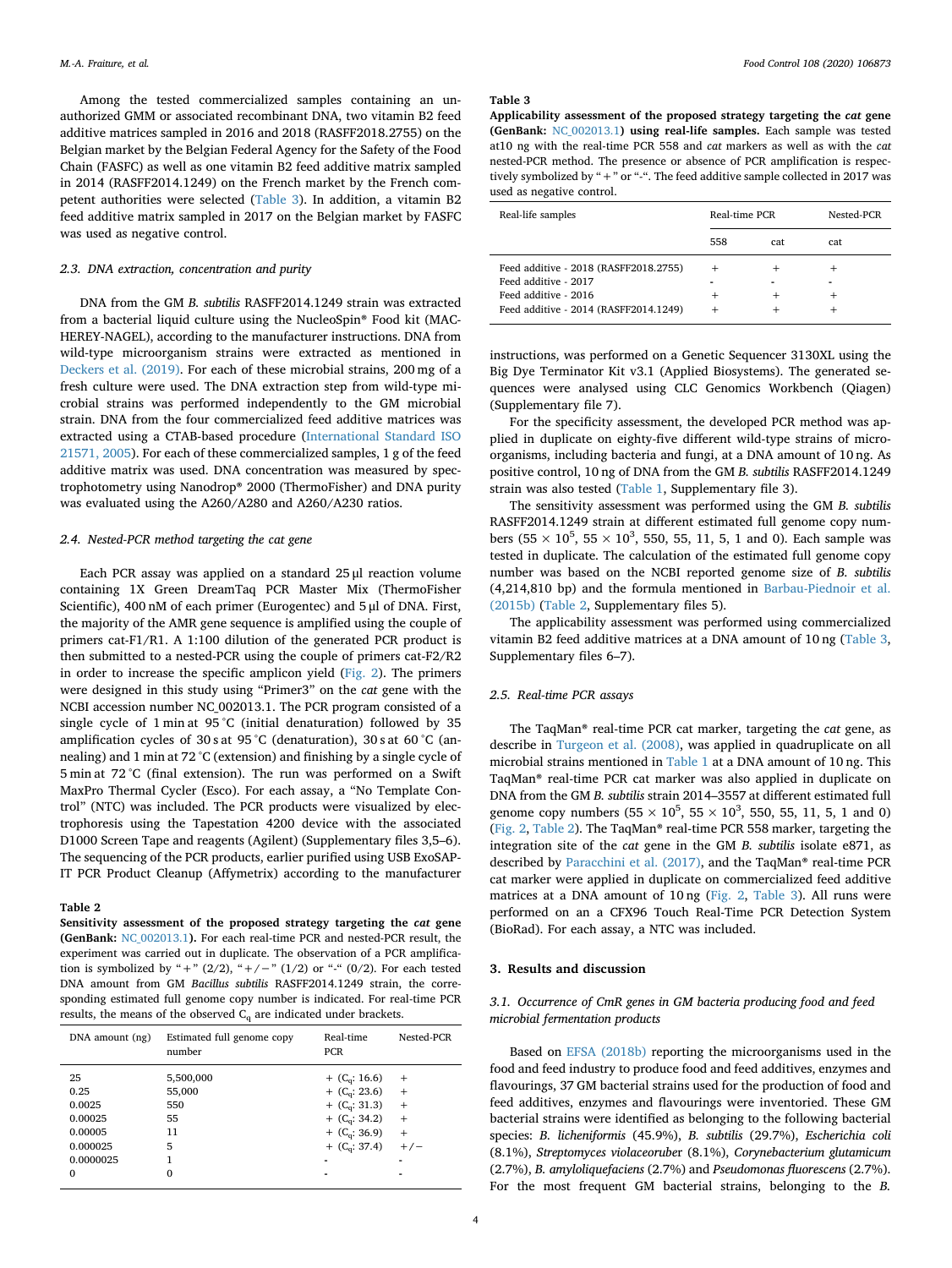<span id="page-4-0"></span>

**Fig. 1. Workflow of the proposed strategy confirming the presence and the full-length size of the** *cat* **gene.** The *cat* gene is represented in yellow, the *Bacillus subtilis recA* gene is represented in blue and undefined genome sequences are represented in green. The small horizontal grey arrows and the small grey rectangles are respectively indicating the annealing sites of primers and probes. (For interpretation of the references to color in this figure legend, the reader is referred to the Web version of this article.)

*licheniformis* and *B. subtilis* species (75.6%), an inventory of related patents was performed in this study taking into account the associated microbial fermentation products previously reported in [EFSA \(2018b\)](#page-6-9) (Supplementary file 2). More precisely, the selected microbial fermentation products were the Xylanase, Maltogenic amylase, Asparaginase, Aqualysin I, Pullulanase, Endo-1,3(4)-B-glucanase, Beta-galactosidase, Bacillolysin, Pectate lyase, 1,4-alpha-glucan, Subtilisin, Alpha-amylase, Riboflavin, Endo-1,4-beta-xylanase, Lactic acid, Pullanase, Glucan 1,4 alpha-maltotetraohydrolase, Chymotrypsin, Lactase, Beta-amylase, Acetolactate decarboxylase, Serine protease, Protease and Beta-cyclodextrin ([EFSA, 2019](#page-6-7); [European Union Register of Feed Additives,](#page-7-20) [Kallscheuer, 2018](#page-7-20)). On this basis, among the 241 patents collected, 30% of them (72 patents) mentioned the use of CmR genes as selection marker in microbial fermentation products-producing GMM (Supplementary file 2A). Very frequently, the CmR marker was combined to other AMR markers (Supplementary file 2A). Interestingly, the majority of these 72 patents were submitted by applicants from the United States (USA) and China. In addition, a limited number of plasmids, including mainly pC194 as well as pHT01, pJH101, pBGSC6, pBR325, pGJ148 and pL603, was identified as being the origin of the used CmR gene sequences (Supplementary file 2A). Except for pBR325, the available CmR gene sequences from these plasmids (pC194, pHT01, pJH101,

pBGSC6) were identical among themselves. This sequence corresponded to the chloramphenicol acetyl-transferase (*cat*) gene with the GenBank number NC\_002013.1 encoding a protein preventing the chloramphenicol antibiotic from binding to the ribosomes (Supplementary file 2B–C). It must be notified that this *cat* gene (GenBank: [NC\\_](http://www.ncbi.nlm.nih.gov/entrez/query.fcgi?cmd=search&db=nucleotide&doptcmdl=genbank&term=NC_002013.1) [002013.1](http://www.ncbi.nlm.nih.gov/entrez/query.fcgi?cmd=search&db=nucleotide&doptcmdl=genbank&term=NC_002013.1)) was previously shown to be harboured by the unauthorized GM *B. subtilis* producing vitamin B2 detected in 2014 (RASFF2014.1249), demonstrating clearly its use ([Paracchini et al.,](#page-7-3) [2017\)](#page-7-3) (Supplementary files 6–7). Consequently, the development of a strategy allowing to detect this *cat* gene in the food and feed chain as well as to evaluate the presence of its full-length is definitely of the upmost importance.

# *3.2. Development of the PCR-based strategy to detect and evaluate the presence of the full-length cat gene*

The proposed PCR-based strategy, targeting the *cat* gene (GenBank: [NC\\_002013.1\)](http://www.ncbi.nlm.nih.gov/entrez/query.fcgi?cmd=search&db=nucleotide&doptcmdl=genbank&term=NC_002013.1), was developed to be performed in two main successive steps [\(Fig. 1\)](#page-4-0). First, the potential presence of the *cat* gene is detected using a real-time PCR cat marker. For this first line screening step, the TaqMan® real-time PCR method developed by [Turgeon et al. \(2008\)](#page-7-18) to cover 96 bp of the targeted *cat* gene was selected. Secondly, following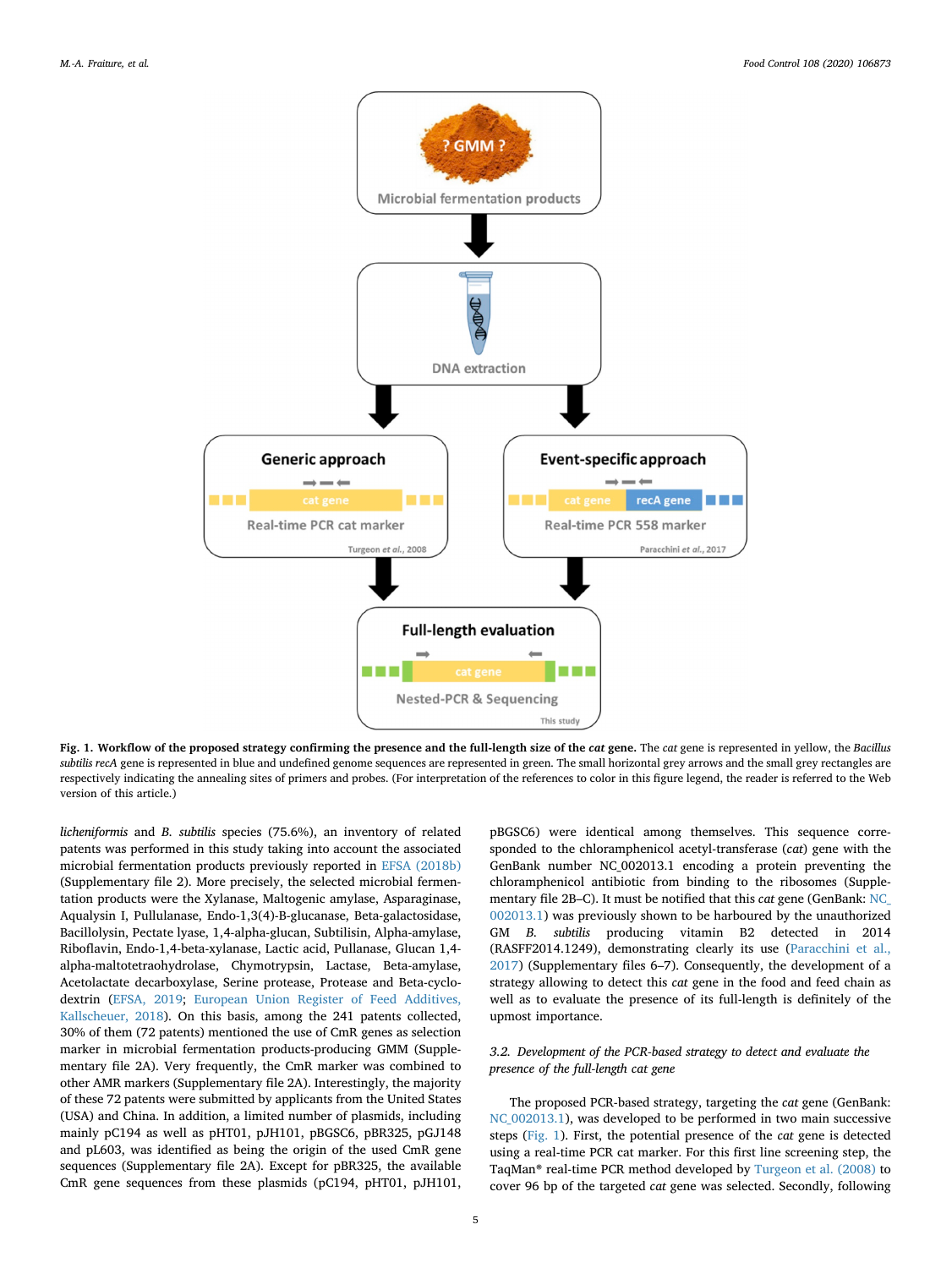# <span id="page-5-0"></span>A

>Chloramphenicol acetyl transferase (cat) gene from plasmid pC194 (GenBank: NC 002013.1)

ATGAACTTTAATAAAATTGATTTAGACAATTGGAAGAGAAAAGAGATATTTAATCATTATTTGAACCAACAACGACTTTTAGTATAACCACAGAAATTGA caatagcgacggagagttaggtTATTgggataagttagagccactttatacaATTTTTGATGGTGTATCTAAAACATTCTCTGGTATTTGGACTCCTGTAAAGAATGACTTCA AAGAGTTTTATGATTTATACCTTTCTGATGTAGAGAAATATAATGGTTCGGGGAAATTGTTTCCCAAAACACCTATACCTGAAAATGCTTTTTCTCTTTCTATT ATTCCATGGACTTCATTTACTGGGTTTAACTTAAATATCAATAATAATAATAGTAATTTACCTTCTACCCATTATTACAGCAGGAAAATTCATTAATAAAGGTAATTC AATATATTTACCGCTATCTTTACAGGTACATCATTCTGTTTGTGATGGTTATCATGCAGGATTGTTTATGAACTCTATTCAGGAATTGTCAGATAGGCCTAAT GACTGGCTTTTATAA

B

| <b>Methods</b> | Oligonucleotide                              | Oligonucleotide sequences   | <b>Expected amplicon</b> | <b>References</b> |
|----------------|----------------------------------------------|-----------------------------|--------------------------|-------------------|
|                | names                                        |                             | size                     |                   |
| <b>PCR</b>     | cat-F1                                       | TTTGAACCAACAAACGACTTT       | 573 bp                   | This study        |
|                | cat-R1                                       | GGCCTATCTGACAATTCCTGA       |                          |                   |
| cat-F2         |                                              | CCAACAAACGACTTTTAGTATAACC   | 529 bp                   | This study        |
| <b>PCR</b>     | cat-R2                                       | <b>TCCTGCATGATAACCATCAC</b> |                          |                   |
|                | cat-F                                        | GTGACAAGGGTGATAAACTCAAATAC  |                          |                   |
| Real-time      | cat-P<br>FAM-ACCTAACTCTCCGTCGCTATTGTAACCAGT- |                             | 96 bp                    | Turgeon et al.,   |
| <b>PCR</b>     |                                              | TAMRA                       |                          | 2008              |
|                | $cat-R$                                      | TGTATAAAGTGGCTCTAACTTATCCC  |                          |                   |



to a positive signal for the real-time PCR cat marker, the presence of the full-length *cat* gene is evaluated via a PCR method developed in this study. For this second line step, primers were designed to amplify the largest fragment of the *cat* gene possible taking into account method performance criteria compatible with GMO routine analysis. In order to increase the yield of the generated specific amplicon, a strategy of nested-PCR was performed, including a first amplification of 573 bp, using the couple of primers cat-F1 and cat-R1, followed by a second amplification of 529 bp, using the couple of primers cat-F2 and cat-R2 ([Fig. 2](#page-5-0)). The nested-PCR method was initially tested on 25 ng of DNA from a vitamin B2- producing GM *B. subtilis* strain harbouring the *cat* gene (RASFF2014.1249) that was previously fully characterized ([Table 2](#page-3-1), Supplementary file 5) ([Barbau-Piednoir et al., 2015a](#page-6-6), [2015b](#page-6-1); [Paracchini et al., 2017\)](#page-7-3). The final PCR product, presenting a single amplicon with the expected size, was then sequenced in order to confirm the identity of the generated sequence by alignment to the *cat* gene reference sequence (GenBank: [NC\\_002013.1](http://www.ncbi.nlm.nih.gov/entrez/query.fcgi?cmd=search&db=nucleotide&doptcmdl=genbank&term=NC_002013.1)) (Supplementary files 5 and 7). Afterwards, the performance of the proposed PCR-based strategy, including the real-time PCR cat marker and the developed nested-PCR method, was investigated.

On the one hand, the specificity was assessed using eighty-five wildtype bacterial and fungal strains commonly used in the food and feed industry to produce additives, enzymes and flavourings [\(EFSA \(2018b\)](#page-6-9); [Deckers et al., 2019](#page-6-2)). Following to the real-time PCR analysis using the cat marker, no PCR amplification was observed for the tested wild-type microbial strains, except for one wild-type *B. subtilis* strain (S10005) ([Table 1\)](#page-1-0). More precisely, on the seven different *B. subtilis* strains tested, only one strain (S10005) presented one positive replicate out of four at very late signal ( $C_q$ : 40). Such a result could be explained by the possible presence of fragments of AMR genes in some wild-type bacterial strains, as previously described for example in Bacillus species ([Agerso](#page-6-10) [et al., 2019](#page-6-10)). Nonetheless, in using then the developed nested-PCR method to assess the full-length of the *cat* gene, all the tested wild-type microbial strains presented no PCR amplification, supporting the specificity of the proposed strategy to detect GMM harbouring the *cat* gene ([Table 1,](#page-1-0) Supplementary file 3). In addition, this result was confirmed *in silico*. Indeed, the *cat* gene sequence used as reference (GenBank: [NC\\_](http://www.ncbi.nlm.nih.gov/entrez/query.fcgi?cmd=search&db=nucleotide&doptcmdl=genbank&term=NC_002013.1) [002013.1](http://www.ncbi.nlm.nih.gov/entrez/query.fcgi?cmd=search&db=nucleotide&doptcmdl=genbank&term=NC_002013.1)) was blasted to the wild-type strains from the NCBI reference genomic sequence database. From this *in silico* analysis, only few species presented a hit of 100% in terms of identity and recovery

(Supplementary file 4). Among these species naturally harbouring this AMR gene, only *Enterococcus faecium* was reported in [EFSA \(2018b\)](#page-6-9) as being used to produce microbial fermentation products. However, no positive signal was experimentally observed in the present study with the proposed strategy on the tested *E. faecium* strain, which could be explained by the fact that, within the *E. faecium* species, approximately half of the strains was recently estimated to harbour a CmR gene [\(Bi,](#page-6-11) [Qin, Fan, Ma, & Gu, 2018\)](#page-6-11). Therefore, according to both the experimental and *in silico* analysis, the potential observation of positive signals that are not directly related to the presence of GMM, or associated recombinant DNA, seems thus to be very limited. Nonetheless, given that the solely presence, natural or not, of AMR genes in food and feed products constitute a crucial issue for the public health and environment, the proposed strategy represents of any manner a key tool for control of the food and feed safety [\(Hudson et al., 2017;](#page-7-21) [Tacconelli](#page-7-22) [et al., 2018](#page-7-22)).

On the other hand, the sensitivity was tested on DNA, at different estimated full genome copy numbers going from 5,500,000 to 0, from the previously fully characterized vitamin B2-producing GM *B. subtilis* strain harbouring the *cat* gene (RASFF2014.1249) [\(Barbau-Piednoir](#page-6-6) [et al., 2015a,](#page-6-6) [2015b;](#page-6-1) [Paracchini et al., 2017\)](#page-7-3). On this basis, as both the real-time PCR cat marker and the nested-PCR method were able to reach up to 5 estimated full genome copies, the proposed PCR strategy was thus considered as sensitive ([Table 2,](#page-3-1) Supplementary file 5). However, even if these results seem compatible with the "Minimum Performance Requirements for Analytical Methods of GMO Testing" of the European Network of GMO Laboratories, further analysis, such as additional PCR replicates, will be necessary to confirm it ([ENGL, 2015](#page-6-12)). Moreover, to support its widespread adoption by enforcement laboratories, a full validation, including the robustness and transferability analysis, of the proposed PCR methods will be needed ([ENGL, 2015\)](#page-6-12).

#### *3.3. Applicability of the PCR-based strategy targeting the cat gene*

With the aim to assess the applicability of the PCR-based strategy targeting the *cat* gene, four commercialized vitamin B2 feed additive matrices, including three presenting a positive signal (2014, 2016 and 2018) and one presenting a negative signal (2017) for the real-time PCR 558 marker amplifying the integration site of the *cat* gene in the EU unauthorized vitamin B2-producing GM *B. subtilis* RASFF2014.1249,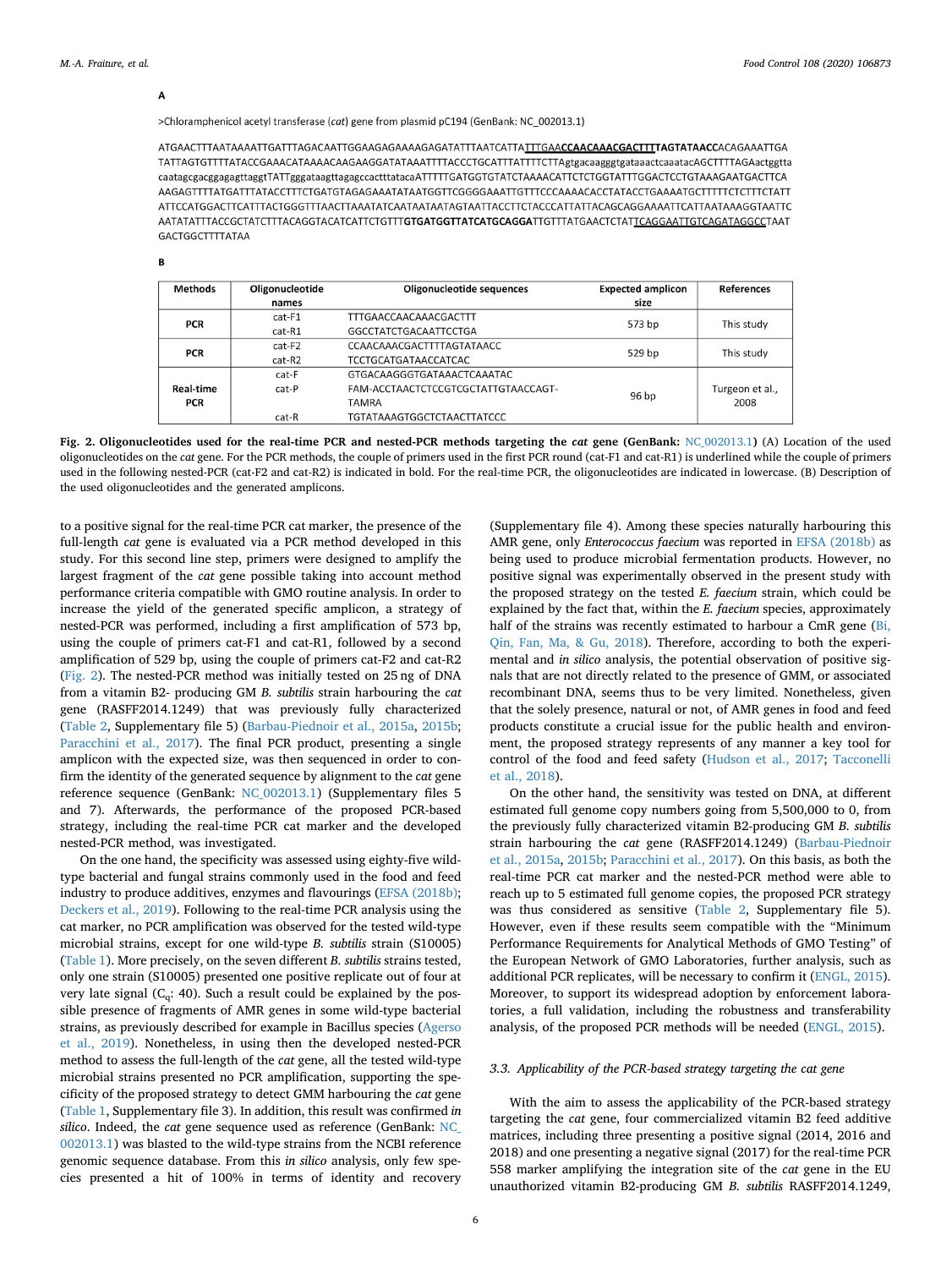were selected ([Fig. 1](#page-4-0), [Table 3](#page-3-0)). The matrices collected in 2018 and 2014 have previously led respectively to the RASFF2018.2755 and RASFF2014.1249 notifications (RASFF portal, [Barbau-Piednoir et al.,](#page-6-6) [2015a;](#page-6-6) [Barbau-Piednoir et al., 2015b;](#page-6-1) [Paracchini et al., 2017](#page-7-3)).

First, DNA extracted from the four commercialized vitamin B2 feed additive powders were submitted to a first line real-time PCR screening analysis using the cat marker in order to determine the potential presence of the *cat* gene [\(Turgeon et al., 2008\)](#page-7-18). As expected, the three matrices (2014, 2016 and 2018) with a positive signal for the 558 marker presented a positive signal for the cat marker ([Table 3](#page-3-0)). Second, with the aim to determine the potential presence of the full-length of the detected *cat* gene in these three feed additive samples, the developed nested-PCR method was applied. These three feed additive matrices sampled in 2018, 2016 and 2014 presented a single amplicon at the expected size corresponding at the sequence level to the targeted *cat* gene while no PCR amplification was observed for the feed additive matrix sampled in 2017 that was used as negative control (GenBank: [NC\\_002013.1\)](http://www.ncbi.nlm.nih.gov/entrez/query.fcgi?cmd=search&db=nucleotide&doptcmdl=genbank&term=NC_002013.1) ([Table 3](#page-3-0), Supplementary files 6–7). Based on these results, the applicability of proposed PCR-based strategy was thus demonstrated.

#### **4. Conclusion**

Based on the analysis of publicly available patents, a noteworthy part of GMM producing microbial fermentation products used in the food and feed industry was in the present study estimated to harbour a CmR marker conferred essentially by the *cat* gene (GenBank accession: [NC\\_002013.1\)](http://www.ncbi.nlm.nih.gov/entrez/query.fcgi?cmd=search&db=nucleotide&doptcmdl=genbank&term=NC_002013.1) (Supplementary file 2). This corroborates the observations from enforcement laboratories that have led to several notifications reporting in microbial fermentation products the unexpected presence of both such GMM, or associated recombinant DNA, carrying this *cat* gene (GenBank accession: [NC\\_002013.1](http://www.ncbi.nlm.nih.gov/entrez/query.fcgi?cmd=search&db=nucleotide&doptcmdl=genbank&term=NC_002013.1)) as well as contaminations of the chloramphenicol antibiotic potentially used in the selection of such GMM ([RASFF portal\)](#page-7-5). Moreover, the CmR marker, especially conferred by this *cat* gene, represents an interesting target to detect GMM in microbial fermentation products due to its limited natural widespread. The detection of this *cat* gene highlighted also the potential presence of other AMR genes since the performed patent analysis has indicated the frequent association of other AMR markers to the CmR marker (Supplementary file 2). A first line real-time PCR screening including the cat marker and/or the event-specific 558 method, specific to the GM *B. subtilis* RASFF2014.1249 strain in targeting its junction between the *B. subtilis* recA gene and the *cat* gene, represents thus a relevant indicator for the presence of GMM harbouring the *cat* gene ([Tables 1–3\)](#page-1-0) ([Paracchini et al., 2017](#page-7-3); [Turgeon](#page-7-18) [et al., 2008](#page-7-18)). In term of food and feed safety, to evaluate the level of risks of likely AMR gene acquisition by pathogens and gut microbiota, it is essential to determine if the full-length AMR genes are present. This critical issue was particularly pointed out still very recently by the competent authorities ([EFSA, 2019\)](#page-6-7). Therefore, in order to assess the presence of the full-length *cat* gene potentially detected upstream by the real-time PCR cat marker, a nested-PCR method was developed in the present study to amplify a large fragment of its sequence ([Fig. 1](#page-4-0)). This strategy is based on the PCR technology which is cost- and timeeffective as well as required a technical expertise acquired by enforcement laboratories from several years. Moreover, in agreement with [EFSA \(2018a\)](#page-6-13), the proposed strategy allows to test the presence of DNA from the production microbial strains by PCR in amplifying an AMR fragment not exceeding the size of the smallest AMR genes harboured by the production microbial strains. Based on the generated results using the proposed PCR-based strategy, the competent authorities could thus for the first time assess more precisely the potential risks for the human and animal health and the environment in case of unexpected contaminations of unauthorized GMM, or associated recombinant DNA, in the food and feed chain, consequently facilitating their discussions related to the most appropriate measures to be taken. The proposed

strategy developed in the present study may also be used in order to target other AMR genes, taking into account their occurrence in both GMM and wild-type strains.

#### **Conflicts of interest**

The authors declare no conflicts of interest.

#### **Declaration of interests**

The authors declare that they have no known competing financial interests or personal relationships that could have appeared to influence the work reported in this paper.

#### **Acknowledgements**

The research that yielded these results, was funded both by the Belgian Federal Public Service of Health, Food Chain Safety and Environment through the contract [RT 17/5 SPECENZYM] and by the Transversal activities in Applied Genomics Service from Sciensano. The Sanger sequencing was performed at the Transversal activities in Applied Genomics Service at Sciensano. The authors would like to thank Patrick Philipp (Service Commun des Laboratoires, France) for his kindness to provide the RASFF2014.1249 vitamin B2 feed additive matrix. The authors would like also to thank Marc Heyndrickx (ILVO, Belgium) for his kindness to provide bacterial strains.

#### **Appendix A. Supplementary data**

Supplementary data to this article can be found online at [https://](https://doi.org/10.1016/j.foodcont.2019.106873) [doi.org/10.1016/j.foodcont.2019.106873.](https://doi.org/10.1016/j.foodcont.2019.106873)

#### **References**

- <span id="page-6-10"></span>[Agersø, Y., Bjerre, K., Brockmann, E., Johansen, E., Nielsen, B., Siezen, R., et al. \(2019\).](http://refhub.elsevier.com/S0956-7135(19)30462-1/sref1) [Putative antibiotic resistance genes present in extant Bacillus licheniformis and](http://refhub.elsevier.com/S0956-7135(19)30462-1/sref1) [Bacillus paralicheniformis strains are probably intrinsic and part of the ancient re](http://refhub.elsevier.com/S0956-7135(19)30462-1/sref1)sistome. *[PLoS One, 14](http://refhub.elsevier.com/S0956-7135(19)30462-1/sref1)*, e0210363.
- <span id="page-6-0"></span>[Aguilera, J., Gomes, A. R., & Olaru, I. \(2013\). Principles for the risk assessment of ge](http://refhub.elsevier.com/S0956-7135(19)30462-1/sref2)[netically modified microorganisms and their food products in the European Union.](http://refhub.elsevier.com/S0956-7135(19)30462-1/sref2) *[International Journal of Food Microbiology, 167](http://refhub.elsevier.com/S0956-7135(19)30462-1/sref2)*, 2–7.
- <span id="page-6-5"></span>[Bacanli, M., & Basacan, N. \(2019\). Importance of antibiotic residues in animal food.](http://refhub.elsevier.com/S0956-7135(19)30462-1/sref4) *Food [and Chemical Toxicology, 125](http://refhub.elsevier.com/S0956-7135(19)30462-1/sref4)*, 462–466.
- <span id="page-6-1"></span>[Barbau-Piednoir, E., De Keersmaecker, S. C., Delvoye, M., Gau, C., Philipp, P., & Roosens,](http://refhub.elsevier.com/S0956-7135(19)30462-1/sref5) [N. H. \(2015b\). Use of next generation sequencing data to develop a qPCR method for](http://refhub.elsevier.com/S0956-7135(19)30462-1/sref5) [specific detection of EU-unauthorized genetically modified Bacillus subtilis over](http://refhub.elsevier.com/S0956-7135(19)30462-1/sref5)producing riboflavin. *[BMC Biotechnology, 15](http://refhub.elsevier.com/S0956-7135(19)30462-1/sref5)*, 103.
- <span id="page-6-6"></span>[Barbau-Piednoir, E., De Keersmaecker, S. C. J., Wuyts, V., Gau, C., Pirovano, W., Costessi,](http://refhub.elsevier.com/S0956-7135(19)30462-1/sref6) [A., et al. \(2015a\). Genome sequence of the EU-unauthorized genetically modified](http://refhub.elsevier.com/S0956-7135(19)30462-1/sref6) [Bacillus subtilis strain 2014–3557 overproducing riboflavin, isolated from an im](http://refhub.elsevier.com/S0956-7135(19)30462-1/sref6)[ported lot of Vitamin B2 80 % feed additive.](http://refhub.elsevier.com/S0956-7135(19)30462-1/sref6) *Genome Announcements, 3* e00214–5.
- <span id="page-6-11"></span>[Bi, R., Qin, T., Fan, W., Ma, P., & Gu, B. \(2018\). The emerging problem of linezolid](http://refhub.elsevier.com/S0956-7135(19)30462-1/sref7)resistant enterococci. *[Journal of Global Antimicrobial Resistance, 13](http://refhub.elsevier.com/S0956-7135(19)30462-1/sref7)*, 11–19.
- <span id="page-6-2"></span>[Deckers, D., Vanneste, K., Winand, R., De Keersmaecker, S., Denayer, S., Heyndrickx, M.,](http://refhub.elsevier.com/S0956-7135(19)30462-1/sref8) [et al. \(2019\). Strategy for the identification of micro-organisms producing food and](http://refhub.elsevier.com/S0956-7135(19)30462-1/sref8) [feed products: Bacteria producing food enzymes as study case.](http://refhub.elsevier.com/S0956-7135(19)30462-1/sref8) *Food Chemistry* ac[cepted](http://refhub.elsevier.com/S0956-7135(19)30462-1/sref8).
- <span id="page-6-4"></span>[EFSA \(2014\). Scientific opinion on chloramphenicol in food and feed.](http://refhub.elsevier.com/S0956-7135(19)30462-1/sref9) *EFSA Journal, 12*, [3907.](http://refhub.elsevier.com/S0956-7135(19)30462-1/sref9)
- <span id="page-6-7"></span>EFSA (2019). EFSA statement on the risk posed to humans by a vitamin B2 produced by a genetically modified strain of Bacillus subtilis used as a feed additive. *EFSA Journal*. <https://doi.org/10.2903/j.efsa.2019.5615>.
- <span id="page-6-3"></span>[EFSA Panel on Additives and Products or Substances used in Animal Feed \(FEEDAP\)](http://refhub.elsevier.com/S0956-7135(19)30462-1/sref11) [\(2012\). Guidance on the assessment of bacterial susceptibility to antimicrobials of](http://refhub.elsevier.com/S0956-7135(19)30462-1/sref11) [human and veterinary importance.](http://refhub.elsevier.com/S0956-7135(19)30462-1/sref11) *EFSA Journal, 10*, 2740.
- <span id="page-6-13"></span>[EFSA Panel on Additives and Products or Substances used in Animal Feed \(FEEDAP\)](http://refhub.elsevier.com/S0956-7135(19)30462-1/sref12) [\(2018a\). Guidance on the characterisation of microorganisms used as feed additives](http://refhub.elsevier.com/S0956-7135(19)30462-1/sref12) [or as production organisms.](http://refhub.elsevier.com/S0956-7135(19)30462-1/sref12) *EFSA Journal, 16*, 5206.
- <span id="page-6-9"></span>[EFSA Panel on Biological Hazards \(2018b\). Scientific Opinion on the update of the list of](http://refhub.elsevier.com/S0956-7135(19)30462-1/sref13) [QPS-recommended biological agents intentionally added to food or feed as notified to](http://refhub.elsevier.com/S0956-7135(19)30462-1/sref13) EFSA. *[EFSA Journal, 15](http://refhub.elsevier.com/S0956-7135(19)30462-1/sref13)*, 4664.
- <span id="page-6-8"></span>[EFSA Panel on Genetically Modified Organisms \(GMO\) \(2011\). Guidance on the risk as](http://refhub.elsevier.com/S0956-7135(19)30462-1/sref14)[sessment of genetically modified microorganisms and their products intended for](http://refhub.elsevier.com/S0956-7135(19)30462-1/sref14) [food and feed use.](http://refhub.elsevier.com/S0956-7135(19)30462-1/sref14) *EFSA Journal, 9*, 2193.
- <span id="page-6-12"></span>ENGL (2015). *Definition of minimum performance Requirements for analytical methods for*